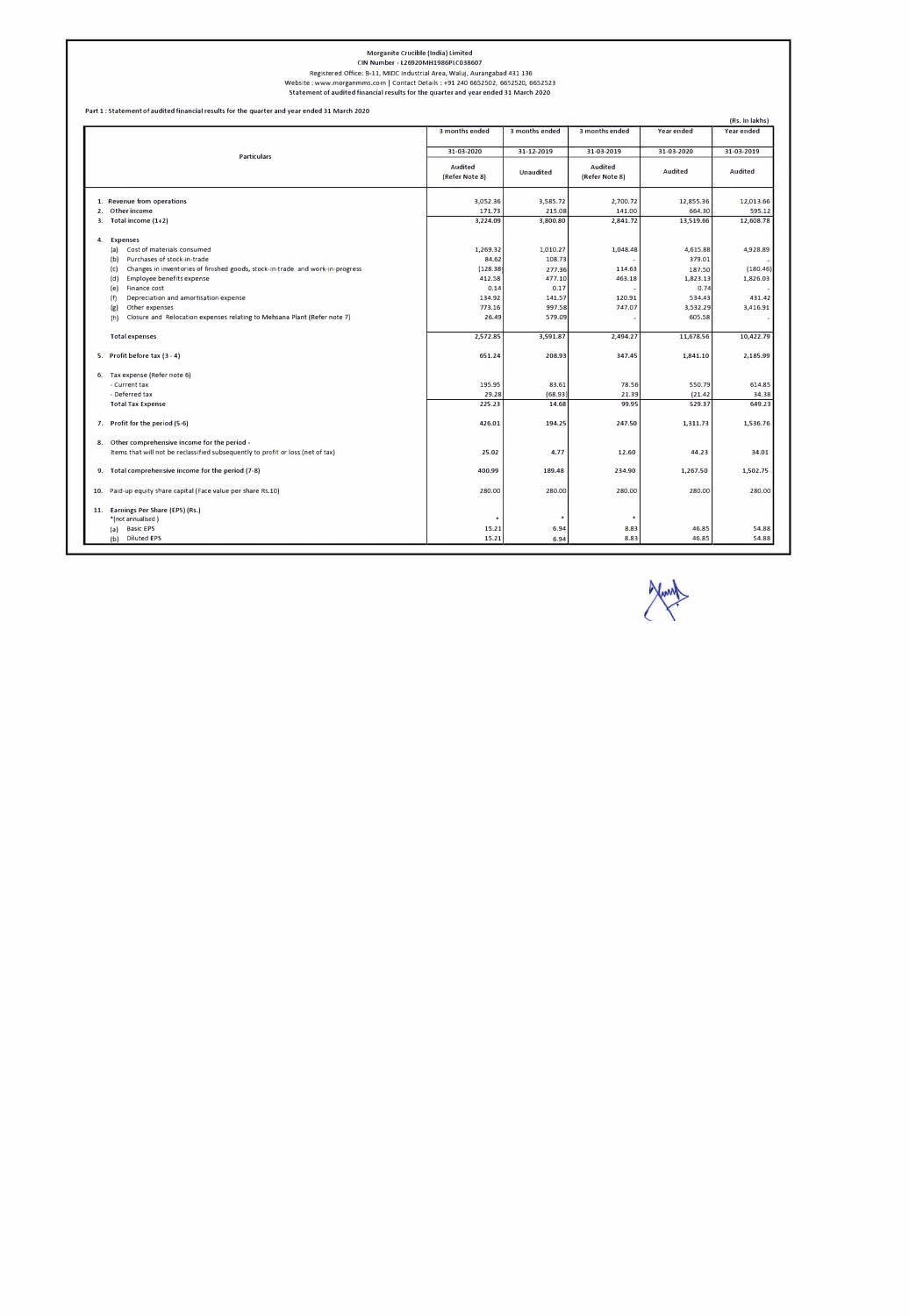Part 2: Statement of audited assets and liabilities

#### Morganite Crucible (India) Limited

CIN Number - l26920MH1986PLC038607

Registered Office: 8-11, MIDC Industrial Area, Waluj, Aurangabad 431 136

|                                                                           |                          | (Rs. In lakhs) |
|---------------------------------------------------------------------------|--------------------------|----------------|
| <b>Particulars</b>                                                        | As At                    | As At          |
|                                                                           | 31-03-2020               | 31-03-2019     |
|                                                                           | (Audited)                | (Audited)      |
| <b>ASSETS</b>                                                             |                          |                |
| Non-current assets                                                        |                          |                |
| Property, plant and equipment                                             | 3,018.15                 | 2,913.65       |
| Capital work-in-progress                                                  | 1,904.29                 | 359.97         |
| Right to use asset                                                        | 16.15                    |                |
| Goodwill                                                                  | 137.81                   | 137.81         |
| Other intangible assets                                                   | 20.70                    | 21.06          |
| Financial assets                                                          |                          |                |
| a) Other financial assets                                                 | 97.06                    | 46.36          |
| Deferred tax asset (net)                                                  | 70.75                    | 34.44          |
| Income tax assets (net)                                                   | 454.22                   | 412.20         |
|                                                                           |                          |                |
| Other non-current assets                                                  | 37.08                    | 74.77          |
| Total Non-current assets (A)                                              | 5,756.21                 | 4,000.26       |
| <b>Current assets</b>                                                     |                          |                |
| Inventories                                                               | 2,155.77                 | 2,062.90       |
| Financial assets                                                          |                          |                |
| a) Trade receivables                                                      | 2,319.18                 | 1,703.74       |
| b) Cash and cash equivalents                                              | 2,821.60                 | 2,088.03       |
| c) Other balances with banks                                              | 22.28                    | 2,389.01       |
| d) Loans                                                                  | 14.71                    | 12.39          |
| e) Other financial assets                                                 | 12.23                    | 24.75          |
| Other current assets                                                      | 741.35                   | 434.27         |
| Non current assets held for sale (Refer Note 7)                           | 101.32                   |                |
| Total Current assets (B)                                                  | 8,188.44                 | 8,715.09       |
|                                                                           |                          |                |
| Total assets (A+B)                                                        | 13,944.65                | 12,715.35      |
| <b>Equity and liabilities</b>                                             |                          |                |
| Equity                                                                    |                          |                |
| Equity share capital                                                      | 280.00                   | 280.00         |
| Other equity                                                              | 10,502.41                | 9,639.98       |
| Total equity (C)                                                          | 10,782.41                | 9,919.98       |
| Non-current liabilities                                                   |                          |                |
| Provisions                                                                | ×,                       | 17.15          |
| <b>Total Non-current liabilities (D)</b>                                  | $\overline{\phantom{a}}$ | 17.15          |
|                                                                           |                          |                |
| <b>Current liabilities</b>                                                |                          |                |
| <b>Financial liabilities</b>                                              |                          |                |
| a) Trade payables                                                         |                          |                |
| (i) dues of micro enterprises and small enterprises                       | 293.52                   | 272.52         |
| (ii) dues of creditors other than micro enterprises and small enterprises | 1,691.73                 | 1,822.09       |
| b) Other financial liabilities                                            | 491.17                   | 415.69         |
| Other current liabilities                                                 | 270.79                   | 39.50          |
| Provisions                                                                | 234.79                   | 129.79         |
| Income tax liabilities (net)                                              | 180.24                   | 98.63          |
| Total Current liabilities (E)                                             | 3,162.24                 | 2,778.22       |
|                                                                           |                          |                |
| Total liabilities (D+E)                                                   | 3,162.24                 | 2,795.37       |
| Total - equity and liabilities (C+D+E)                                    | 13,944.65                | 12,715.35      |
|                                                                           |                          |                |

Website : www.morganmms.com I Contact Details : +91 240 6652502, 6652520, 6652523 Statement of audited financial results for the quarter and year ended 31 March 2020

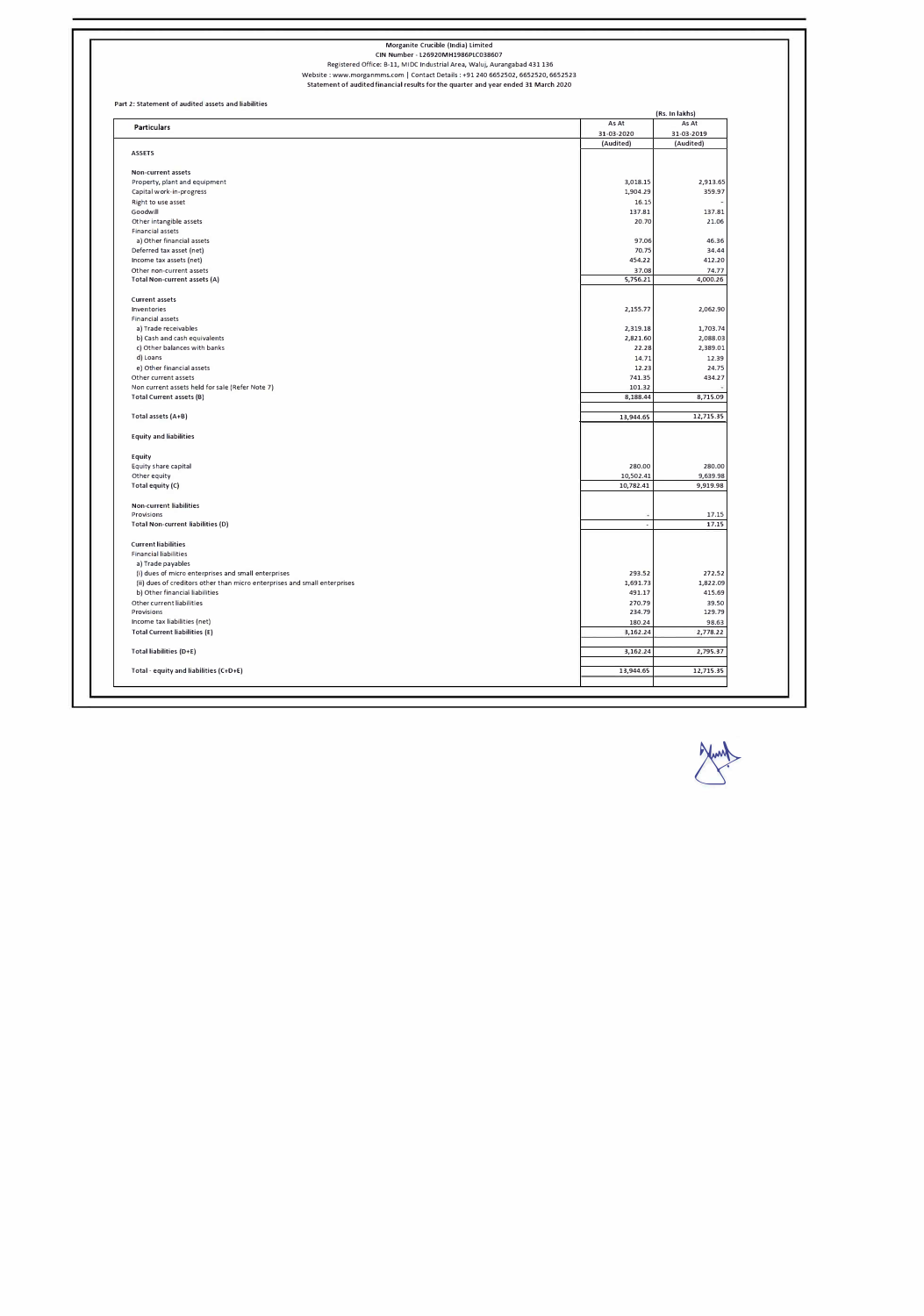Notes

#### Morganite Crucible (India) Limited CIN Number - l26920MH1986PLC038607 Registered Office: B-11, MIDC Industrial Area, Waluj, Aurangabad 431 136 Website: www.morganmms.com | Contact Details: +91 240 6652502, 6652520, 6652523

Statement of audited financial results for the quarter and year ended 31 March 2020

Part 3: Audited cashflow statement

| <b>Particulars</b>                                                                                                            |            | Year ended  |  |
|-------------------------------------------------------------------------------------------------------------------------------|------------|-------------|--|
|                                                                                                                               | 31-03-2020 | 31-03-2019  |  |
|                                                                                                                               | (Audited)  | (Audited)   |  |
| A) Cash flow from operating activities                                                                                        |            |             |  |
| Profit before tax                                                                                                             | 1,841.10   | 2,185.99    |  |
|                                                                                                                               |            |             |  |
| Adjustments for:<br>Interest income                                                                                           | (110.66)   | (106.90)    |  |
|                                                                                                                               |            |             |  |
| Finance cost                                                                                                                  | 0.74       |             |  |
| (Gain)/Loss on account of foreign currency transactions and translation                                                       | (6.56)     | 32.42       |  |
| Depreciation and amortization expense                                                                                         | 534.43     | 431.42      |  |
| Property, plant and equipment written off                                                                                     | 86.94      |             |  |
| Gain on sale of property, plant and equipment                                                                                 | (3.23)     | (3.36)      |  |
| Provision for/ (reversal of) inventory obsolescence                                                                           | 15.25      | (27.08)     |  |
| Provision for doubtful receivables                                                                                            | 29.61      | 3.91        |  |
| Changes in working capital :                                                                                                  | 546.52     | 330.41      |  |
| Inventories                                                                                                                   | (108.12)   | (251.87)    |  |
| Trade receivables                                                                                                             |            | (35.89)     |  |
|                                                                                                                               | (623.02)   |             |  |
| Loans, other financial assets and other assets                                                                                | (279.17)   | 250.13      |  |
| Trade payables, other financial liabilities , other liabilities and provisions                                                | 226.61     | 354.56      |  |
| Cash generated from operating activities                                                                                      | 1,603.92   | 2,833.33    |  |
| Income taxes paid (net)                                                                                                       | (511.20)   | (781.45)    |  |
| Net cash flows generated from operating activities (A)                                                                        | 1,092.72   | 2,051.88    |  |
| B) Cash flows from investing activities                                                                                       |            |             |  |
| Purchase of property, plant and equipment and intangible assets (including movement in capital                                | (2,412.01) | (1,057.59)  |  |
| work in progress and capital advances)                                                                                        |            |             |  |
| Proceeds from sale of property, plant and equipment                                                                           | 6.33       | 6.39        |  |
| Investment in bank deposits                                                                                                   | (763.41)   | (3, 437.43) |  |
| Maturity of bank deposits                                                                                                     | 3,079.41   | 1,516.06    |  |
| Interest received                                                                                                             | 133.71     | 82.15       |  |
| Net cash generated from / (used in) investing activities (B)                                                                  | 44.03      | (2,890.42)  |  |
|                                                                                                                               |            |             |  |
| C) Cash flows from financing activities                                                                                       |            |             |  |
| Repayment of Lease Liability including interest                                                                               | (5.76)     |             |  |
| Payment of dividend (including Dividend Distribution Tax thereon)                                                             | (405.07)   | (666.39)    |  |
| Net cash (used in) financing activities (C)                                                                                   | (410.83)   | (666.39)    |  |
| Net increase / (decrease) in cash and cash equivalents ( $A+B+C$ )                                                            | 725.92     | (1,504.93)  |  |
|                                                                                                                               |            |             |  |
| Effect of exchange differences on cash and cash equivalents held in foreign currency                                          | 7.65       | (7.25)      |  |
| Cash and cash equivalents at the beginning of the year                                                                        | 2,088.03   | 3,600.21    |  |
| Cash and cash equivalents at the end of the year                                                                              | 2,821.60   | 2,088.03    |  |
|                                                                                                                               |            |             |  |
| Components of cash and cash equivalents                                                                                       |            |             |  |
| Cash and cash equivalents comprises of:                                                                                       |            |             |  |
| Cash on hand                                                                                                                  | 0.35       | 0.27        |  |
| <b>Bank balances</b>                                                                                                          |            |             |  |
| - in current accounts                                                                                                         | 1,823.16   | 1,639.38    |  |
|                                                                                                                               | 291.60     | 392.54      |  |
| - Export Earner's Foreign Currency account                                                                                    |            |             |  |
| - in deposits accounts (with original maturity of 3 months or less)<br>Total cash and cash equivalents at the end of the year | 706.49     | 55.84       |  |

1. The above results for the quarter and year ended 31 March 2020 have been reviewed by the Audit Committee and thereafter approved by the Board of Directors at their respective meetings held on 16 June 2020. These financi results have been prepared in accordance with the recognition and measurement principles laid down in the Companies (Indian Accounting Standards) Rules, 2015 specified under section 133 of the Companies Act, 2013 and other accounting principles generally accepted in India and in compliance with Regulation 33 of the listing Regulations.

3. The Company has considered the possible effects that may result from COVID-19, a global pandemic, on the carrying amount of receivables and other liquid assets. In developing the assumptions relating to the possible fut uncertainties in global economic conditions because of this pandemic, the Company, as at the date of approval of these financial statements has used internal and external sources of information including economic forecasts Company based on the current estimates, expects the carrying amount of the above assets will be recovered, net of provisions established.

4. The Company recognizes its sale of crucibles activity as its only primary business segment since its operations predominantly consist of manufacture and sale of crucibles to its customers. The 'Chief Operating Decision monitors the operating results of the Company's business as single segment. Accordingly, in context of Ind AS 108 "Operating Segments" the principle business of the Company constitute a single reportable segment.

5. Effective April 1, 2019, the Company adopted Ind AS 116 "Leases", applied to all lease contracts existing on April 1, 2019 using the modified retrospective method and has taken the practical expedient of showing Right t equal to Lease Liability on April 1, 2019 on the date of initial application. Accordingly, comparatives information has not been restated. The effect of adoption of this standard is not significant on the profit for the ye

2. 'The Statutory Auditors of the Company have conducted an audit of the financial results of the Company for the year ended 31 March 2020. An unqualified opinion has been issued by them thereon.

8 The figures for the quarters ended 31 March 2020 and 2019 represent the difference between the audited figures in respect of full financial years and the published figures for the nine months ended 31 December 2019 and 2 respectively.

per share.

- 6. The Taxation Laws (Amendment) Ordinance, 2019 promulgated on 20 September 2019 (The Taxation Laws (Amendment) Act, 2019 of 11 December 2019) provides an option to domestic companies to pay income tax at reduced rate of 25.17% subject to certain conditions. The Management has elected to exercise this option and accordingly, provision for income tax and deferred tax as at 31 March 2020 are recognised at 25.17%. The full impact of t change has been recognised in the Statement of Profit and Loss for the year ended 31 March 2020.
- 7. During the year, subsequent to the receipt of the approval from Board of Directors on 17 October 2019 and Share Holders on 2 December 2019, the Company has shut down and relocated the operations of Mehsana Plant w.e.f. February 2020 to Aurangabad. The management has estimated and accounted for the total closure and relocation cost relating to Mehsana Plant of INR 605.58 lakhs. Out of the total expenses of INR 605.58 lakhs , an amount of INR 579.09 lakhs was shown as an exceptional item in the unaudited financial results for the quarter and nine months ended 31 December 2019. However, as per the reassessment of the Company based on the criteria specified i IND AS 1 "Presentation of Financial Statements", the Company believes that the amount should be disclosed as a separate line item in "Expenses" in the financial results and accordingly the management has shown the aforesai cost as a separate line item as "Closure and Relocation expenses relating to Mehsana Plant" in the financial results.

The relocation cost involves severance pay of the employees who have opted not to relocate, provision for assets written off which have not been shifted to Aurangabad due to wear and tear of those assets, charges for assets transportation and their restoration at Aurangabad.

Subsequent to the year end, the management intends to sell off the Land and Building of Mehsana Plant. The management has initiated the identification and evaluation of potential buyers for Land and Building of Mehsana Pla The management anticipates the completion of the sale by March 2021 and accordingly, the Land and Building amounting to INR 101.32 lakhs have been reclassified under "Non current assets held for sale".

9 The Board of Directors has recommended a final dividend of Rs. 16/- per share on face value of Rs.10/- (160%), subject to approval of shareholders.

10 Previous periods' figures have been regrouped wherever necessary.

11. The Financial Results have been made available to the Stock Exchanges where the Company's securities are listed and are posted on the Company's website (www.morganmms.com),

Place: Aurangabad, India Date: 16 June 2020

For MORGANITE CRUCIBLE (INDIA) LIMITED

 ${x,y \over 2}$ 

Vikas Kadlag (Managing Director) DIN: 05122774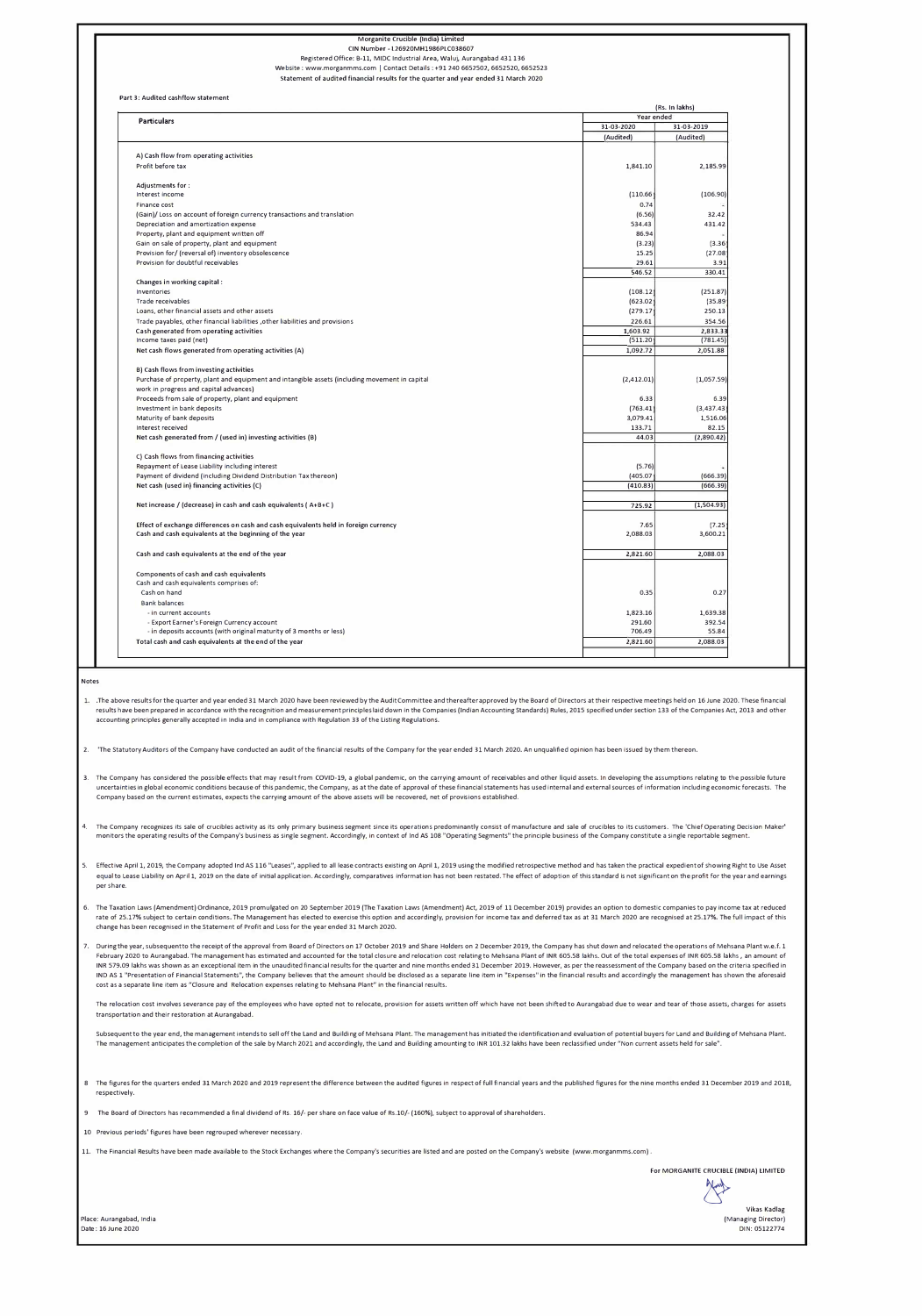# **B S R & Associates LLP**

Chartered Accountants

7th & 8th floor, Business Plaza, Westin Hotel Campus, 36/3-8, Koregaon Park Annex, Mundhwa Road, Ghorpadi, Pune - 411001, India

Telephone +91 (20) 6747 7300  $Fax$  +91 (20) 6747 7310

## **INDEPENDENT AUDITORS' REPORT**

### **To the Board of Directors of Morganite Crucible (India) Limited**

### **Report on the audit of the Annual Financial Results**

#### **Opinion**

We have audited the accompanying annual financial results of Morganite Crucible (India) Limited (hereinafter referred to as the ''Company") for the year ended 31 March 2020, attached herewith, being submitted by the Company pursuant to the requirement of Regulation 33 of the SEBI (Listing Obligations and Disclosure Requirements) Regulations, 2015, as amended ('Listing Regulations').

In our opinion and to the best of our information and according to the explanations given to us, the aforesaid annual financial results:

- a. are presented in accordance with the requirements of Regulation 33 of the Listing Regulations in this regard; and
- b. give a true and fair view in conformity with the recognition and measurement principles laid down in the applicable Indian Accounting Standards, and other accounting principles generally accepted in India, of the net profit and other comprehensive income and other financial information for the year ended 31 March 2020.

#### **Basis for Opinion**

We conducted our audit in accordance with the Standards on Auditing ("SAs") specified under section 143(10) of the Companies Act, 2013 ("the Act"). Our responsibilities under those SAs are further described in the *Auditor's Responsibilities for the Audit of the Annual Financial Results* section of our report. We are independent of the Company, in accordance with the Code of Ethics issued by the Institute of Chartered Accountants of India together with the ethical requirements that are relevant to our audit of the financial statements under the provisions of the Act, and the Rules thereunder, and we have fulfilled our other ethical responsibilities in accordance with these requirements and the Code of Ethics. We believe that the audit evidence we have obtained, is sufficient and appropriate to provide a basis for our opinion on the annual financial results.

## **Management's and Board of Directors' Responsibilities for the Annual Financial Results**

These annual financial results have been prepared on the basis of the annual financial statements.

The Company's Management and the Board of Directors are responsible for the preparation and presentation of these annual financial results that give a true and fair view of the net profit/ loss and other comprehensive income and other.financial information in accordance with the recognition and measurement principles laid down in Indian Accounting Standards prescribed under Section 133 of the Act and other accounting principles generally accepted in India and in compliance with Regulation 33  $c_{i5i}$  of the Listing Regulations. This responsibility also includes maintenance of adequate accounting records in accordance with the provisions of the Act for safeguarding of the assets of the Company and for preventing and detecting frauds and other irregularities; selection and application of appropriate ion Park **D** accounting policies; making judgments and estimates that are reasonable and prudent; and the design, implementation and maintenance of adequate internal financial controls, that were operating *ettectively<sup>100</sup>* 

> **B S R & Associates la partnership firm with Registration No. BA69226) converted into B S R & Associates LLP (a Limited Liability, and B and Property**<br>Partnership with LLP Registration No. AAB-8182) **with effect from October 14, 2013**

**Registered Office**  5th Floor, Lodha Excelus, **Apollo Mills Compound N. M. Joshi Marg, Mahalaxmi Mumbai • 400 011** 

 $\mathcal{C}_\mathcal{S}$ 

ered Accow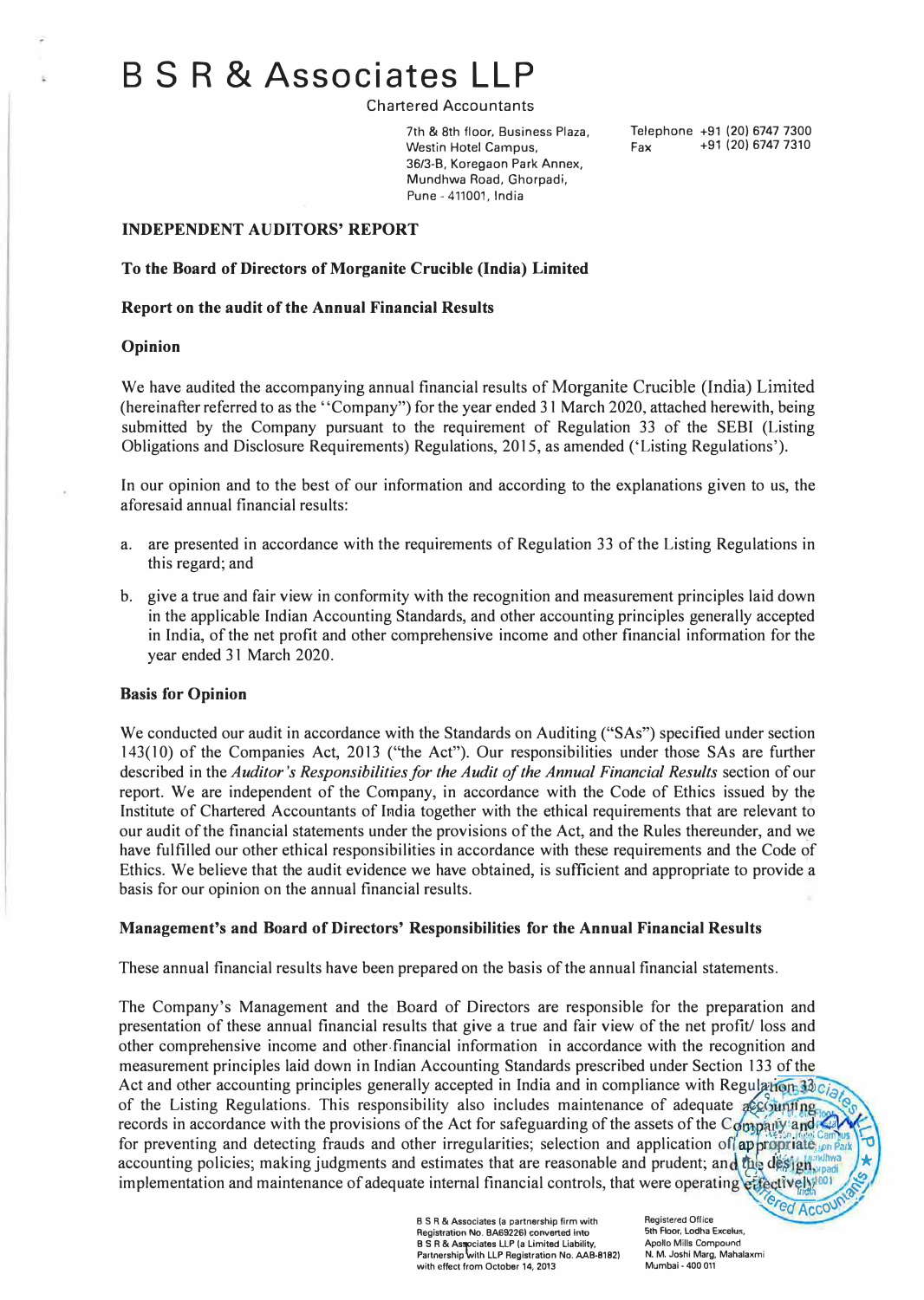# **INDEPENDENT AUDITORS' REPORT**  To the Board of Directors of Morganite Crucible (India) Limited **Report on the audit of the Annual Financial Results (continued)-31 March 2020**

## **Management's and Board of Directors' Responsibilities for the Annual Financial Results (continued)**

for ensuring accuracy and completeness of the accounting records, relevant to the preparation and presentation of the annual financial results that give a true and fair view and are free from material misstatement, whether due to fraud or error.

In preparing the annual financial results, the Management and the Board of Directors are responsible for assessing the Company's ability to continue as a going concern, disclosing, as applicable, matters related to going concern and using the going concern basis of accounting unless the Board of Directors either intends to liquidate the Company or to cease operations, or has no realistic alternative but to do so.

The Board of Directors is responsible for overseeing the Company's financial reporting process.

#### **Auditor's Responsibilities for the Audit of the Annual Financial Results**

Our objectives are to obtain reasonable assurance about whether the annual financial results as a whole are free from material misstatement, whether due to fraud or error, and to issue an auditor's report that includes our opinion. Reasonable assurance is a high level of assurance, but is not a guarantee that an audit conducted in accordance with SAs will always detect a material misstatement when it exists. Misstatements can arise from fraud or error and are considered material if, individually or in the aggregate, they could reasonably be expected to influence the economic decisions of users taken on the basis of these annual financial results.

As part of an audit in accordance with SAs, we exercise professional judgment and maintain professional skepticism throughout the audit. We also:

- Identify and assess the risks of material misstatement of the annual financial results, whether due to fraud or error, design and perform audit procedures responsive to those risks, and obtain audit evidence that is sufficient and appropriate to provide a basis for our opinion. The risk of not detecting a material misstatement resulting from fraud is higher than for one resulting from error, as fraud may involve collusion, forgery, intentional omissions, misrepresentations, or the override of internal control.
- Obtain an understanding of internal control relevant to the audit in order to design audit procedures that are appropriate in the circumstances. Under Section  $143(3)$  (i) of the Act, we are also responsible for expressing our opinion through a separate report on the complete set of financial statements on whether the company has adequate internal financial controls with reference to financial statements in place and the operating effectiveness of such controls.
- Evaluate the appropriateness of accounting policies used and the reasonableness of accounting estimates and related disclosures in the financial results made by the Management and Board of Directors.